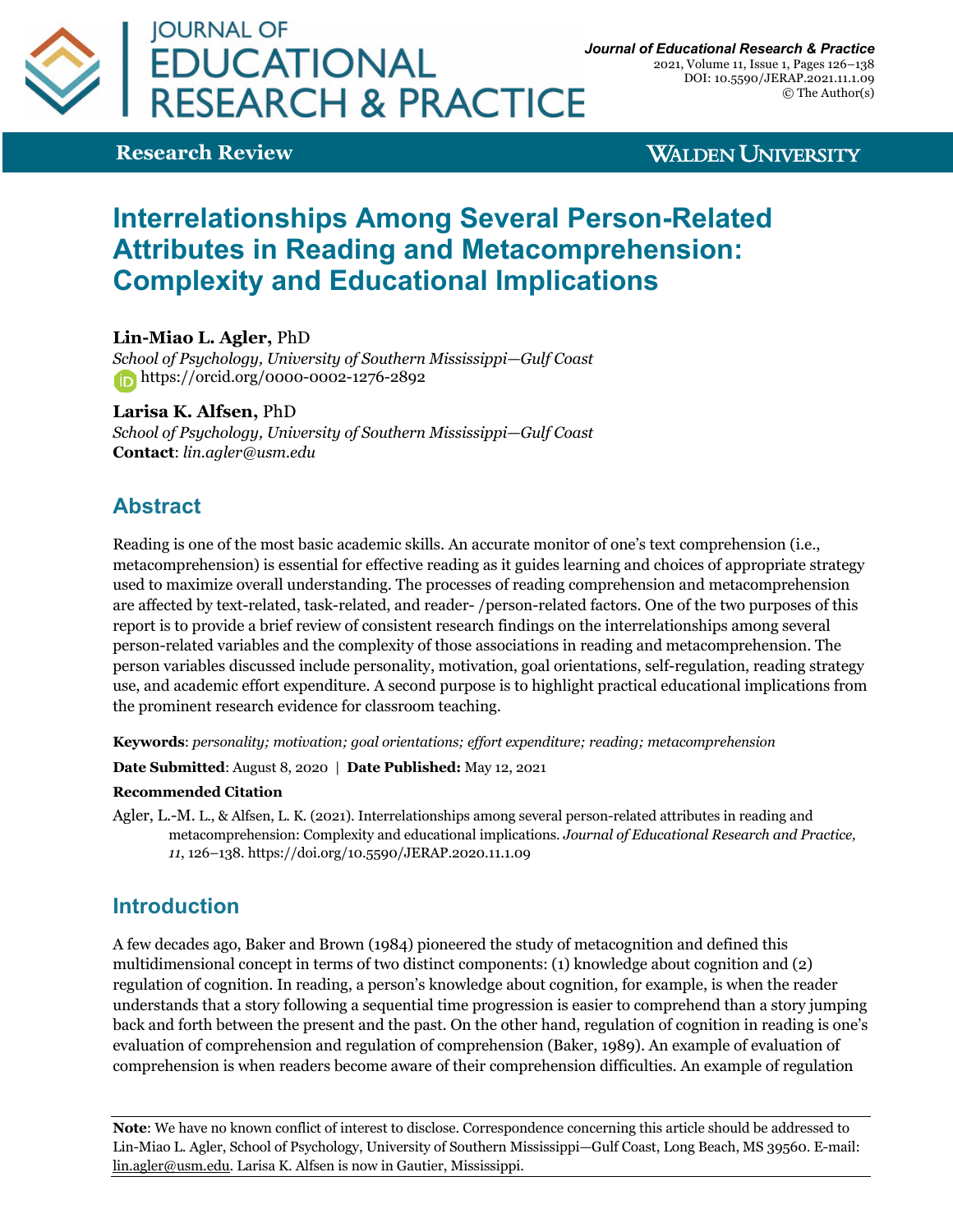of comprehension, however, is when readers decide to use a rereading strategy to resolve comprehension failures by going back to previous portions of the text where comprehension was difficult.

Effective reading comprehension is essential for successful learning in school and academic achievement. One aspect of comprehension is monitoring one's own comprehension, a mechanism by which learners evaluate their own understanding and decide to employ effective study strategies when comprehension is not achieved (Thiede et al., 2003). The ability to accurately evaluate one's own comprehension is called metacomprehension accuracy (Maki et al., 1994; Wiley et al., 2005). Research evidence has shown that individuals are generally poor at evaluating how well they have understood a text after reading (Commander et al., 2014; Dunlosky & Lipko, 2007; Lin et al., 2001; Zabrucky et al., 2009). Although individuals differ in their self-evaluation ability, they usually tend to be overconfident (Lin-Agler et al., 2004; Schaefer et al., 2004). In attempts to determine factors that distinguish individuals with good and poor monitoring accuracy, researchers have examined many variables related to texts, tasks, and individual differences (see Lin & Zabrucky, 1998; Stolp & Zabrucky, 2009, for reviews). Personality is an aspect of individual differences found to contribute to reading and metacomprehension accuracy. One of our purposes is to provide a brief overview of consistent research findings on personality variables in relation to motivation, goal orientations, selfregulation, and effort expenditure in reading and metacomprehension. Because of the complexity of the relationships among those variables, another goal is to discuss evidence-based applicable value for classroom teaching practice.

### **Personality**

Personality refers to a person's characteristic way of behaving, thinking, and feeling (Costa & McCrae, 1992; McCrae & Costa, 1997) and can be conceptualized in terms of a cluster of dimensions. According to the widely accepted Five-Factor Model or "Big Five" personality model (John & Srivastava, 1999; McCrae & Costa, 1997), five major dimensions are used to capture individuals' habitual ways of thinking, feeling, and behaving: (1) neuroticism, (2) extraversion, (3) openness to experience or intellect, (4) agreeableness, and (5) conscientiousness. Neurotic people tend to exaggerate their emotional ups and downs, get upset easily, and are moody and emotionally unstable. Extraverted people are often friendly, assertive, communicative, and have high energy. Openness to experience is characteristic of individuals with high intellect, imagination, creativity, and an independent, challenge-seeking mind set. Kind, warm, sympathetic, trustful, considerate, and cooperative individuals are described as being agreeable. Those high in conscientiousness are viewed as responsible, organized, hard working, goal directed, and dependable (John & Srivastava, 1999).

#### **The Role of Personality, Self-Regulation, and Motivation in Reading and Metacomprehension**

The ability to self-regulate learning is often a distinctive feature of academically superior students. The concept of self-regulation involves goal-setting, ensuring that learning goals are met by monitoring one's learning, and employing strategies when learning obstacles are encountered (Bidjerano & Dai, 2007). Research has shown that self-regulated learning influences academic success and that some personality traits have direct links to students' tendency to self-regulate during learning (e.g., Bidjerano & Dai, 2007; Zabrucky et al., 2015). For example, the traits of conscientiousness and openness to new experiences heighten the selfregulatory tendency (Bidjerano & Dai, 2007; Swanberg & Martinsen, 2010). Students with those traits are better at regulating their time and effort and are more inclined to use additional learning strategies, such as elaboration and critical thinking. Self-regulated learning and motivation are intertwined concepts; to selfregulate learning, learners must develop an ability to monitor the ongoing learning process and, thus, be able to modify, adjust, and maximize their learning. This self-regulation mechanism requires a conscious and effortful control process that, in turn, requires motivation. Motivation is what drives people to behave the way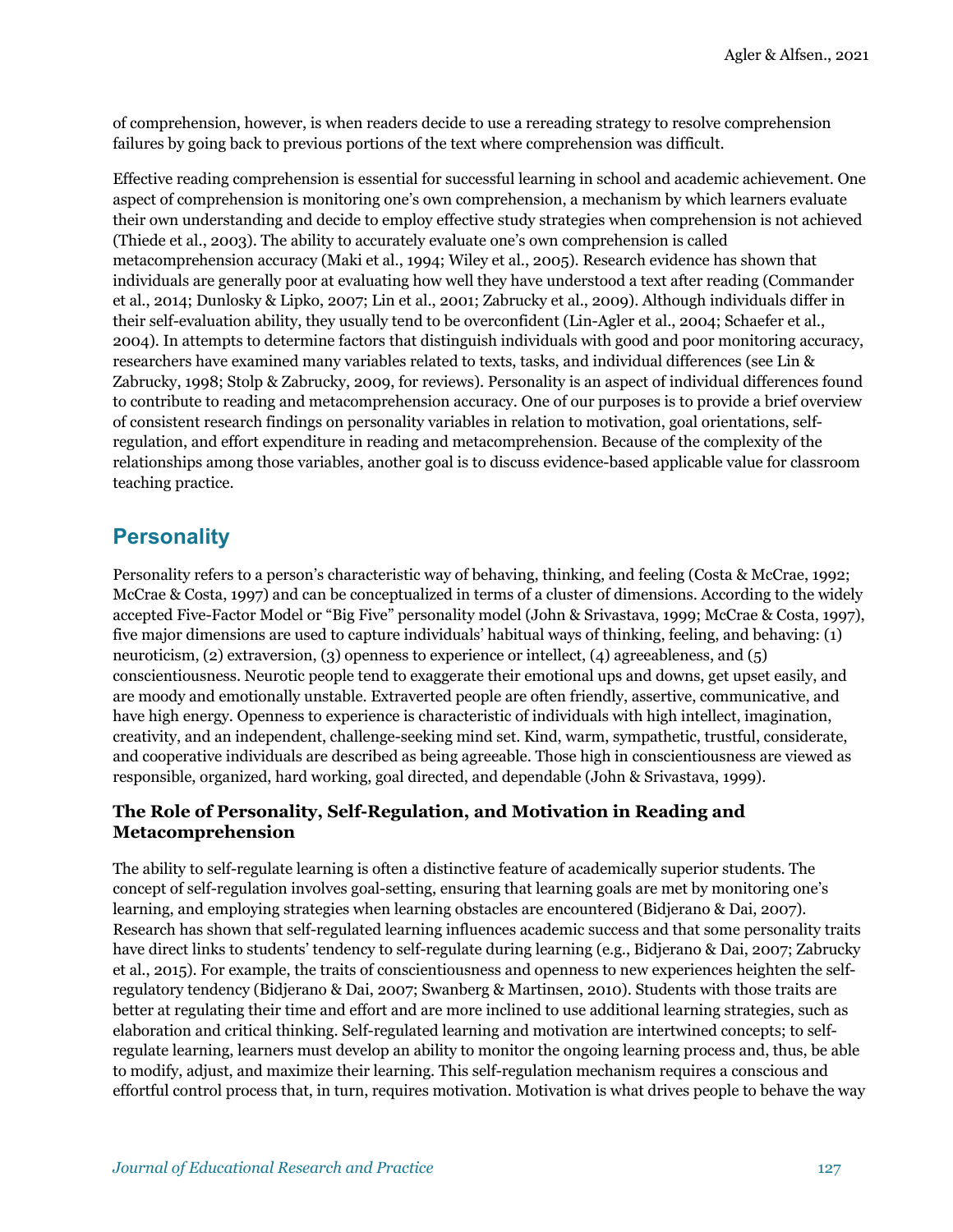they do and can be influenced by individual characteristics such as one's goals, needs, and beliefs in selfcompetence (Guthrie et al., 1999).

Research evidence has shown that motivation is a trait closely related to the Big Five factor, conscientiousness, which is found to be the most important and consistent predictor for academic performance when it is measured by students' grade point average (GPA) (e.g., Kaufman et al., 2008; Richardson & Abraham, 2009). Bidjerano and Dai (2007) speculated that the effect of conscientiousness on GPA is mediated by motivation. Other researchers argued that conscientiousness is a multifaceted constant and that motivation is one of the subtraits that constitute conscientiousness, paralleling with persistence, diligence, and industriousness, which are three other subtraits (e.g., Hough & Ones, 2001; Richardson & Abraham, 2009; Roberts et al., 2005). The relationship between motivation and conscientiousness was further elaborated by Roberts and Wood (2006), who suggested that motivation is a narrower, state-like trait that can be more easily influenced by situational factors compared with conscientiousness, which is a relatively stable and global personality factor. According to the neo-socioanalytic theory of personality proposed by Roberts and his colleagues (Roberts & Wood, 2006; Bogg et al., 2008), conscientiousness, like the other Big Five traits, is located at the highest level of the personality hierarchy with motivation at the midlevel of the hierarchy and individuals' discrete thoughts, emotions, and behaviors at the lowest level. Based on this hierarchy, motivation as a midlevel construct is more closely related to global personality factors than the lowest level environmentally mediated thoughts or behaviors and, thus, may have a greater impact on conscientiousness. Richardson and Abraham (2009) studied the long-range predictive effect of conscientiousness on university students' GPA over a 9-month period and the mediating power of achievement motivation on the effect of conscientiousness. The results of their study offered support to the neo-socioanalytic theory of personality, indicating that conscientiousness was the most important predictor of GPA among the Big Five factors and, even more importantly, such predictive power was fully mediated by students' achievement motivation.

In addition to students' overall GPA, previous researchers have also examined the role of motivation on individual subject matters. Research findings show that motivation contributes to text comprehension in several ways. For example, Guthrie et al. (1999) measured reading motivation in terms of curiosity, challenge, involvement, recognition, competition, and reading efficiency. The researchers found that motivation positively correlated with the amount of reading in students in 3rd, 5th, 8th, and 9th grades. In turn, reading amount positively correlated with reading comprehension after controlling for other variables known to relate to reading comprehension, such as past achievement, reading self-efficacy, and prior knowledge. In addition, the contribution of reading motivation to text comprehension was more prominent in the older students (8th and 9th graders) than the younger students.

### **Educational Implications for Classroom Practice**

#### **Foster Conscientiousness**

Teachers can establish firm deadlines for task completion and enforce reasonable consequences for failing to adhere to deadlines to help foster students' conscientiousness. As noted previously, research evidence has consistently shown that conscientiousness, compared to the other personality traits, is the most reliable predictor for academic success across subject domains measured by GPA. A global and relatively stable multifaceted trait, conscientiousness innately encompasses situational state-like traits such as motivation, persistence, industriousness, and diligence. Having a strong sense of responsibility and dependability is what motivates students to work hard persistently and to continue trying without giving up. Conscientious students tend to set their goals at mastering a task and learn the task in a meaningful way. In the classroom, conscientious students are (1) better at regulating their study time and effort, (2) more inclined to use learning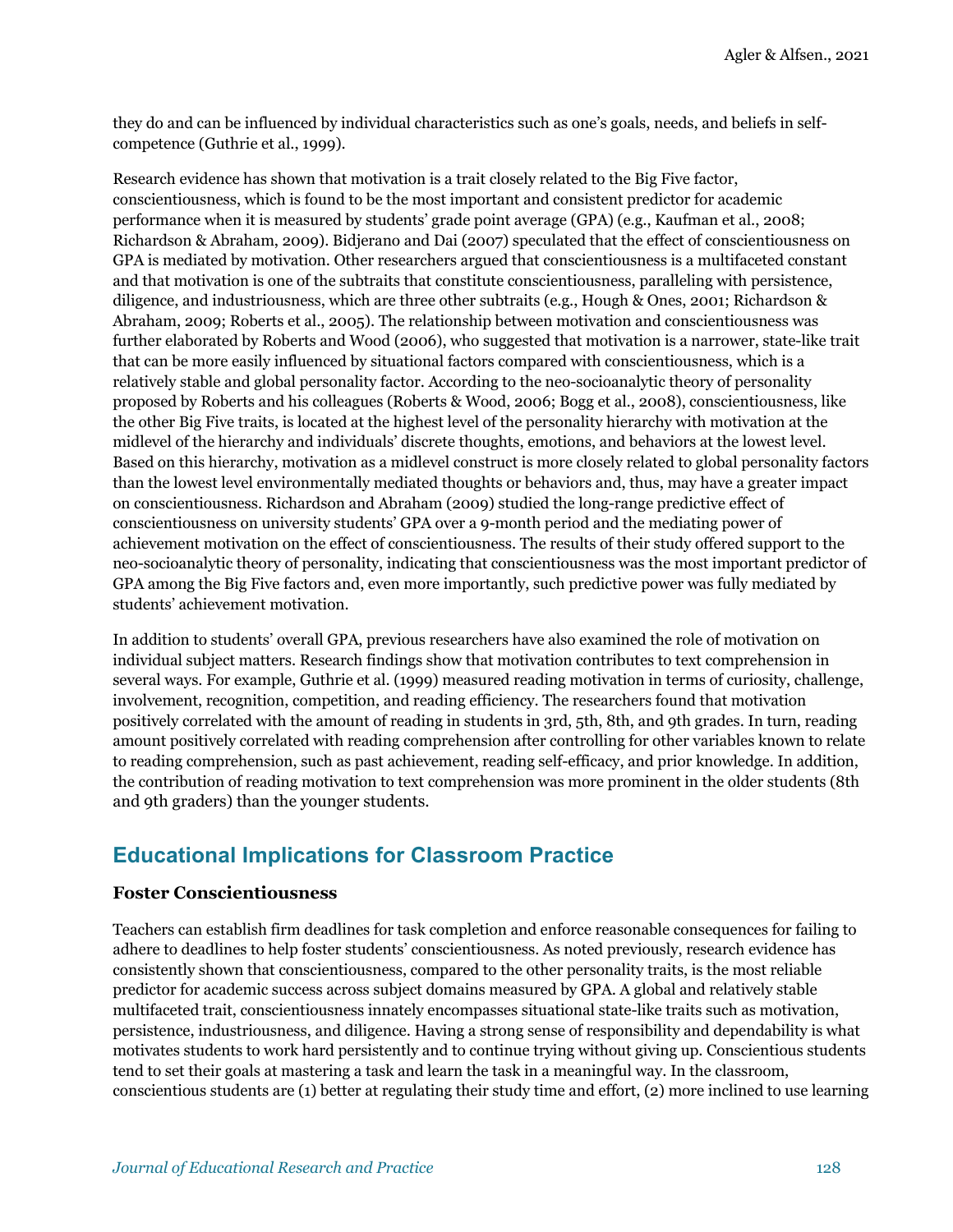strategies to enhance learning quality, (3) motivated to read more often, and (4) better in reading comprehension. To encourage students' sense of dependability and duty, teachers should require assignments that reinforce students' careful and thorough work, set high but realistic criteria on required assignments, and make sure that students are given a reasonable timeline to complete each task. The evaluative criteria used in the classroom should be adjusted according to student ability; it is essential, however, that each student be held accountable to the timeline and standards set up for them by the teacher. For a complex project or task that involves multiple steps or phases to complete, instead of setting up a final completion deadline, teachers should implement a step-by-step sequence of deadlines to maximize student success for each phase leading to the final completion of the whole project. Enforcing quality completion of academic work based on a timetable helps foster students' conscientiousness and, in turn, helps students build a motivating force that drives academic success, leading to later career and occupational success.

#### **The Role of Goal Orientations in Reading and Metacomprehension**

Two broad motivational goals, or purposes, are relevant to learning and academic outcomes: performance and mastery orientations (Guthrie et al., 1999; Ferla et al., 2010; Ikeda et al., 2016). A performance goal orientation refers to the tendency to demonstrate one's capability to outperform others. A mastery goal orientation refers to the tendency to improve one's capabilities. When reading is examined, students' motivational orientation has been found to relate to their reading comprehension monitoring accuracy and their ability to detect errors within texts (Kroll & Ford, 1992). Such ability is referred to as "metacomprehension," an individual's ability to accurately assess one's own comprehension. Metacomprehension involves knowledge about cognition and regulation of cognition (Dunlosky & Lipko, 2007; Wiley et al., 2005). Regulation of cognition during reading consists of evaluation and regulation or control of comprehension, which is a component of self-regulated learning. In the study by Kroll and Ford (1992), two forms of motivational orientation in learning were measured. One was ego-involved motivational orientation, which referred to goals to demonstrate ability to oneself and others without exerting much effort for mastery. The other was task-involved motivational orientation, referring to goals to master the task regardless of one's abilities or required effort compared to others. Researchers found that ego-oriented students performed more poorly at error detection while reading and were less accurate at comprehension monitoring compared to task-oriented students.

Similar findings were observed in Zhou's (2013) investigation of achievement goal profiles adopted by students with different levels of metacomprehension accuracy. In Zhou's study, four types of goals—masteryapproach, performance-approach, mastery-avoidance, and performance-avoidance—were assessed using the 12-item Achievement Goal Questionnaire adopted from Elliot and McGregor (2001). Individuals with mastery-approach or performance-approach goals are viewed as desiring to achieve higher levels of task mastery or performance scores, respectively, and tend to be more involved in self-evaluation. On the other hand, individuals with mastery-avoidance and performance-avoidance goals are less concerned with their levels of task mastery or task performance and, thus, less focused on self-evaluation. Results of the study showed that students with performance-approach goals, similar to ego-involved individuals who focus on selfability demonstration (Kroll & Ford, 1992), tended to be overconfident in predicting their comprehension performance compared to students with other goal orientations. This overconfidence phenomenon associated with the performance-goal orientation is repeatedly supported by more recent research evidence (e.g., Ferla et al., 2010; Ikeda et al., 2016), and such overconfidence can lead to a lack of persistence in trying, resulting in poorer learning results (Ferla et al., 2010). Current studies have further demonstrated that mastery-goaldriven students often outperform those who adopt other goal orientations in learning (e.g., Hong et al., 2020) and that avoidance goal orientations, especially performance-avoidance goals, are often related to maladaptive academic self-handicapping (Shih, 2005). According to Shih (2005), academic self-handicapping refers to the use of strategies that help provide external excuses for potential failure instead of being perceived as lack of ability when poor performance occurs. This concept is rooted in the theory of self-worth and one's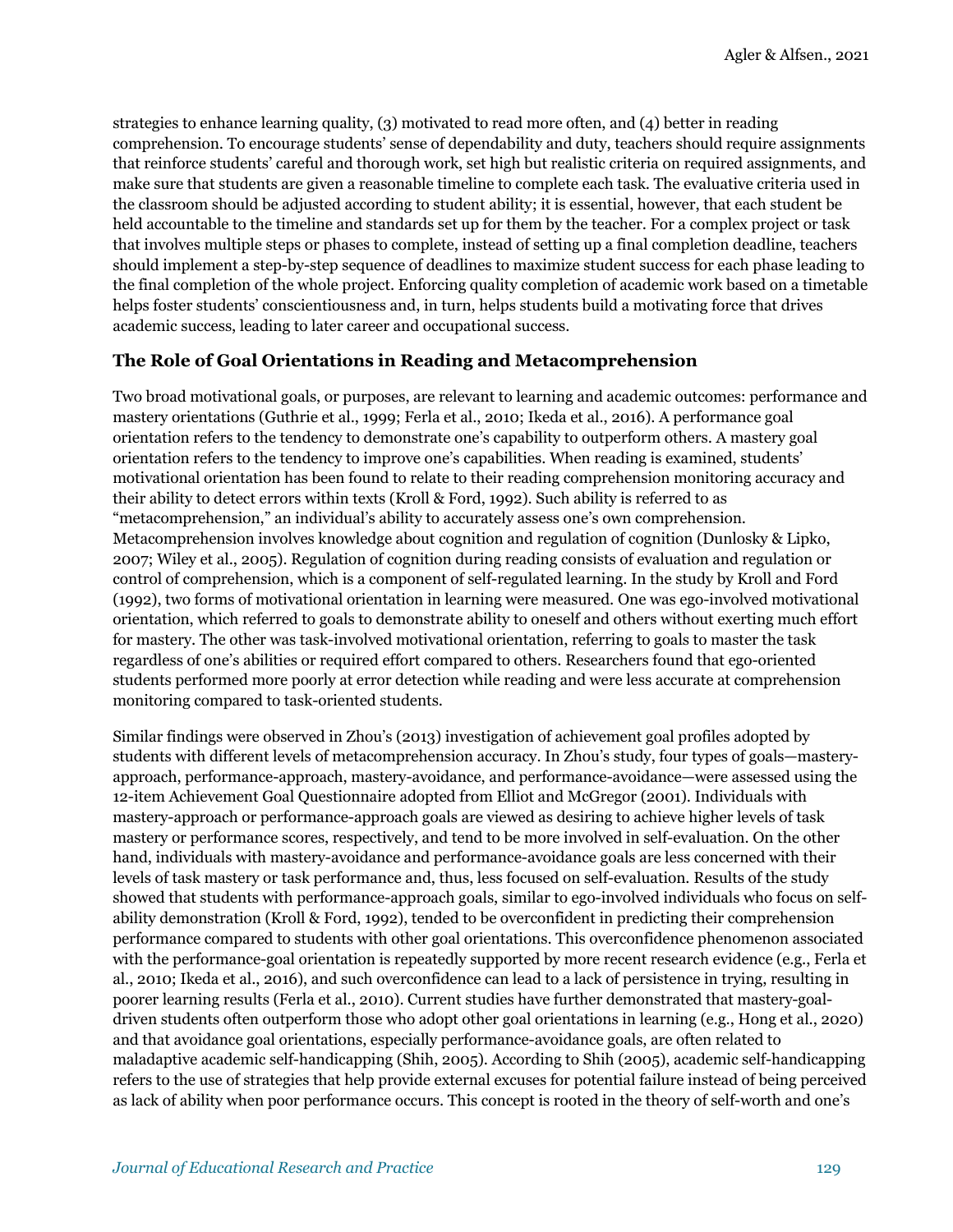desire to maintain a positive self-image. Examples include going out with friends and procrastinating in studying the night before a test.

Lin et al. (2001) examined the effects of ego-involved motivational orientation on metacomprehension accuracy; such ego-involved motivational orientation is related to the concept of self-worth and self-image. Students' self-image presentation was determined by the extent to which they focused on positive and impressive self-presentation in social situations. The researchers distinguished between two types of individuals. One type, labeled as self-monitors, described individuals who tend to create a positive self-image by using situational cues as feedback to regulate their public self-image. They usually can accurately monitor their comprehension and estimate performance using environmental cues and feedback. Another type tends to focus on promoting desirable self-presentation and denying self-inadequacies, like the performanceavoidance students in Shih's study (2005). These individuals are often inept at using social cues and feedback to improve their self-image, and they showed low ability to accurately monitor their own comprehension. Additionally, in the study by Lin-Agler et al. (2004), self-monitors were also found to exert more effort in test preparation. Using performance feedback on the first test, self-monitors increased their study time for subsequent tests during the academic semester. In this study, researchers also examined the effects of another personality-related characteristic, competitiveness, on metacognitive self-assessment. The results indicated that competitive students, resembling the performance-goal-oriented individuals previously mentioned, had higher self-evaluations of text comprehension and higher confidence in test performance compared with less competitive students.

As noted previously, individuals' motivational orientations (i.e., goals) can affect both metacomprehension accuracy and choice of learning strategies. Goals that individuals may choose to pursue can be influenced by their personality. For example, McCabe et al. (2013) investigated the relations between context-specific (e.g., school and work) achievement goals and the Big Five personality traits. The researchers examined the same four achievement goals studied by Zhou (2013): mastery-approach (or task-mastery), performance-approach, mastery-avoidance, and performance-avoidance (avoidance of incompetence) goals. Mastery-approach goals focus on the self-mastery of the tasks. Performance-approach goals focus on better performance in relation to others. Mastery-avoidance and performance-avoidance goals focus on avoiding incompetence in relation to oneself or others, respectively. The researchers found that mastery-approach goals were strongly and positively related to conscientiousness and agreeableness traits whereas performance-approach goals were negatively related with agreeableness. In addition, mastery-avoidance, performance-avoidance, and performance-approach goals were found to positively relate to neuroticism. Similarly, Vaughn et al. (2008) found a positive correlation between openness to experience and motivation to pursue promotion-oriented goals but a negative correlation between openness to experience and motivation to pursue prevention goals. A high degree of openness to experience is often reflected in characteristics such as a preference for novelty, creativity, intensity, and nonconventional pursuits. On the other hand, a low level of openness to experience is associated with a preference for routine, security, conventionality, and simplicity. According to the researchers, the characteristics shown in those with high openness motivate individuals to adopt promotionoriented goals that focus on obtaining possible gains by pursuing one's hopes and aspirations, whereas the characteristics demonstrated by those individuals low in openness motivate them to adopt prevention-driven goals that target avoiding possible losses by fulfilling one's duties and obligations.

#### **Encourage Mastery Goals and Nurturing Creativity**

Students who adopt mastery (task-involved) goals are more persistent in expending effort to achieve learning success, better at self-regulating learning, and more accurate in self-evaluations of performance. In contrast, performance-driven goals relate to inflated student confidence (i.e., overconfidence) without increased actual performance, whereas performance-avoidance goals associate with students' maladaptive self-handicapping behaviors. The modern education system in the U.S. is driven by uniform testing and score-based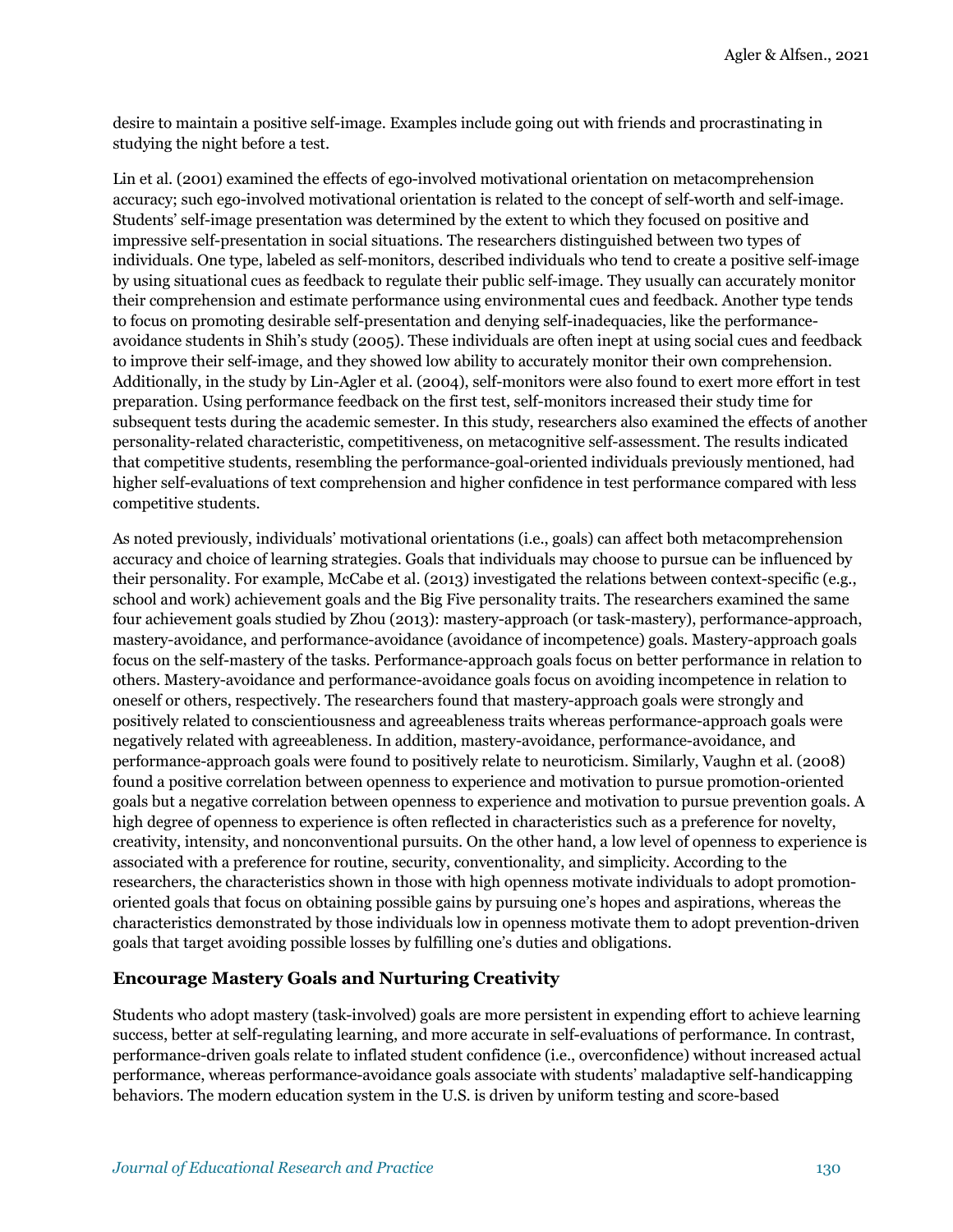performance; assessing levels of mastery using diverse measurements is often overlooked. Instead of encouraging the pursuit of mastery goals or promotion-driven goals, the testing approach used in the school system is likely to strengthen students' tendency to adopt avoidance goals or prevention-driven goals (that is, to avoid making mistakes or performance failure to preserve a positive self-image). Classroom teachers can encourage students to set goals to master learning and promote their knowledge base by designing tasks that emphasize creativity and critical thinking over true/false or choice answers. The former involves deeper thought processing whereas the latter is often based on more superficial memorization. Teachers can mix graded tasks with proficiency tasks; the latter allow students to "pass" with a single try or multiple tries by demonstrating their learning proficiency without the fear of receiving a poor letter grade. Such proficiency tasks can include a mixture of oral and written questions so that students can be trained in both writing and speaking skills.

#### **How Do Motivation and Goal Orientations Affect Comprehension Strategy Use?**

Metacomprehension accuracy is an important aspect of text comprehension. However, being able to accurately assess one's comprehension is not enough for successful comprehension outcomes. Successful comprehension also requires selection of effective strategies to resolve misunderstanding or lack of understanding. As noted, individuals' motivational orientations can affect their metacomprehension accuracy. Research findings show that individuals' motivational orientation can also influence their choices of study strategies. For example, Miele et al. (2009) investigated the role of basic motivations in strategy selection and the subsequent effects on reading comprehension outcomes in college students. The researchers distinguished between individuals' basic needs for protection and security and their needs for attainment and growth. The former are prevention-focused individuals who vigilantly guard against making mistakes, and the latter are promotion-focused individuals who eagerly aim at promoting comprehension and learning. According to Miele and colleagues (2009), people may be motivated to achieve their goals using different strategies, such as vigilant strategies versus eager strategies. Prevention*-*motivated individuals tend to sustain comprehension by minimizing incomprehension, using strategies that include vigilant monitoring of potential misunderstanding and careful evaluation of text information for inconsistencies. On the other hand, promotion-motivated individuals desire to maintain best performance and focus on maximizing comprehension using strategies that allow them to advance their learning, including making risky assessments of information or eagerly searching for new information. Results of Miele et al.'s (2009; experiment 1) study showed that readers' motivation orientations influenced their choice of reading strategies; in particular, prevention-focused readers were more likely to use a rereading strategy to understand a difficult text compared with promotion-focused individuals. The results, however, did not show a difference in the reading comprehension test performance between the two motivation orientations.

In their follow-up experiment, Miele et al. (2009; experiment 2) further measured readers' metacognitive strategy use in relation to their motivational orientations by inserting confusing sentences into the text that explained the rules and strategies of a novel card game. To further test the participants' efforts to clarify any misunderstandings, the researchers manipulated the level of confusion in the text by including sentences that were clearly contradictory to each other (contradictory condition) or by presenting ambiguous sentences that were not directly contradictory (ambiguous condition). The results showed that both prevention-focused and promotion-focused individuals used rereading strategy in the contradictory text condition. However, prevention-focused individuals were more likely to adopt a rereading strategy than promotion-focused individuals in the ambiguous text condition. In addition, prevention-focused participants performed better than promotion-focused participants on a multiple-choice comprehension test in the ambiguous condition. In conclusion, prevention-focused individuals who are motivated to avoid mistakes or misunderstanding are inclined to reread and reprocess information when encountering difficult texts or texts with directly contradictory or mildly confusing information whereas promotion-driven individuals who are motivated to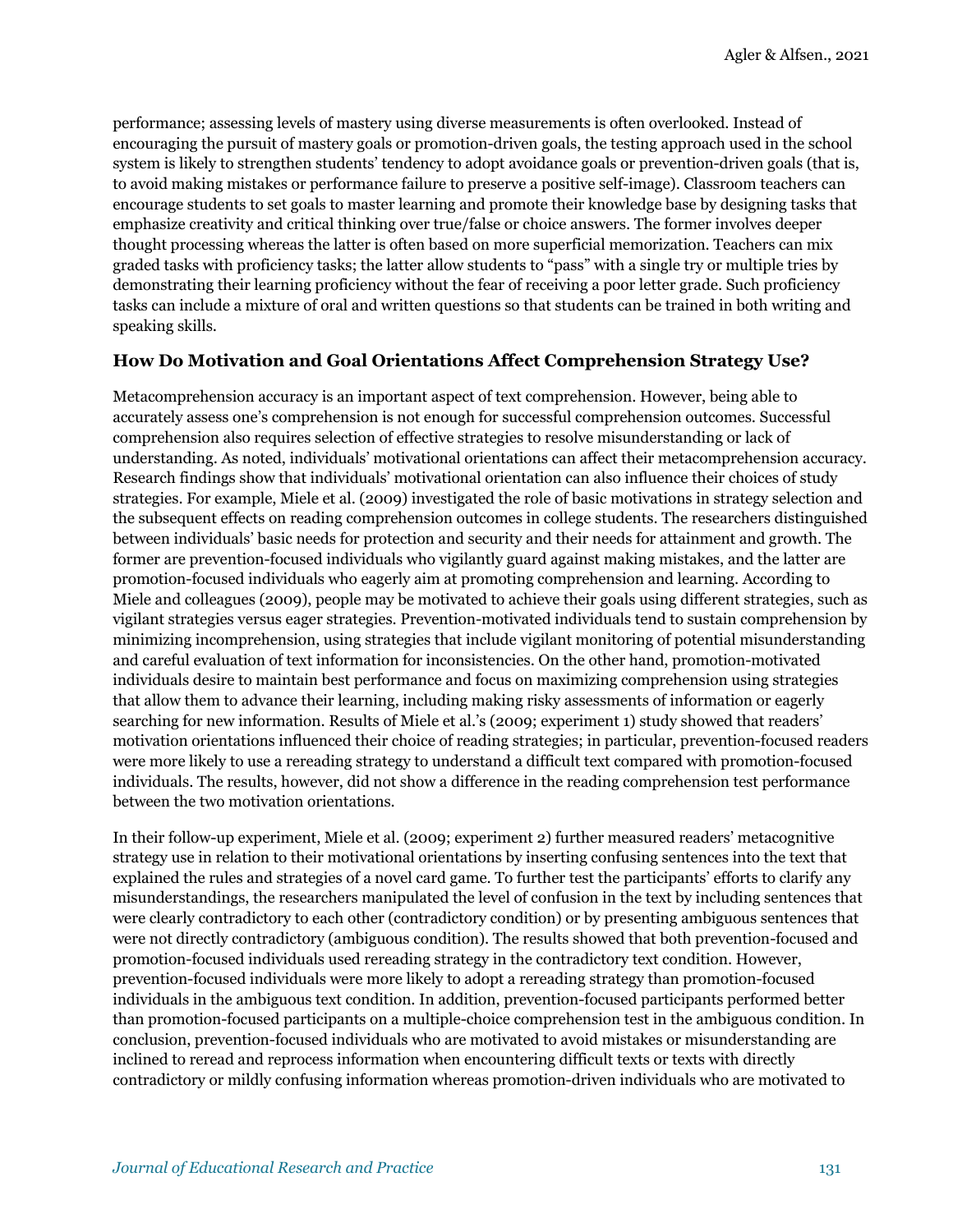achieve maximum comprehension are more likely to read on and move along for new information during reading, except when overt contradictions occur in texts.

Subsequently, the participants' comprehension of the text about the novel card game was further tested in one round of the game on a computer. Prevention-focused individuals performed better than promotion-focused individuals on this transfer task in the ambiguous text condition. The results suggested that preventionfocused individuals' motivational orientation influenced their choice of effective strategy use, resulting in better comprehension as well as better ability to transfer their comprehension to actual card games. Rereading allowed prevention-focused individuals to clarify confusion before moving along; in comparison, promotion-focused individuals chose to continue their reading, hoping for clarification in the future. As Miele et al. (2009) pointed out, effective strategy use (such as the rereading strategy adopted by prevention-focused individuals) is especially important when encountering information without prior knowledge or when information is confusing or contradictory. Conversely, the researchers also suggested that prevention-oriented individuals tend to indiscriminately reread, and such across-the-board rereading strategy is not always beneficial because they did not perform any better in comprehension tests than promotion-driven individuals when texts did not present contradictory or confusing information. This indiscriminate reread-and-review habit is often time consuming. Thus, when the opportunity to reread is deprived under time constraints, such as when a timed test is administered, a common classroom practice, prevention-motivated students' reading performance may be compromised more than that of promotion-motivated students.

#### **Balance Between Motivational Orientations and Strategy Use**

As stated, promotion-focused students have a higher tendency to seek to master knowledge and achieve maximum learning compared with prevention-focused students; however, when it comes to reading strategy use, prevention-focused students are actually more likely than the promotion-focused students to employ a simple reading strategy, which is rereading (Miele at al., 2009). Prevention-focused motivation is rooted in the avoidance behavior, most likely driven by fear of failure, worries, and anxiety. Students who are prevention-focused channel their energy to avoid making mistakes instead of focusing on advancing their learning without reservation. Such worries drive them to use a basic strategy (rereading) to avoid failure in reading comprehension; however, this strategy seems to be adopted indiscriminately regardless of the text condition (Miele et al., 2009). On the other hand, promotion-driven students are more likely to continue through the reading process without stopping to reread because they are less worried about failure to understand. Even though rereading, in general, can be an effective strategy to assist further comprehension, it may be unnecessary under certain circumstances, including when a text is fairly easy to understand; when there is no contradictory or ambiguous information in the text to create possible misunderstanding or lack of understanding; or when readers have an extensive vocabulary both in breadth and in depth, indicating they are good in comprehension (Binder et al., 2017). Unnecessary rereading may result in time loss for tasks with limited completion time. Teachers can play a critical role in helping students strike a balance between keeping their fear of failure in check and employing reading strategies wisely when such strategies are needed to benefit reading comprehension.

#### **The Role of Personality, Motivation Goals, and Competence Beliefs in Effort Expenditure**

As noted, monitoring and regulating one's own comprehension and learning require effort. Past research has linked conscientiousness to academic effort expenditure, persistence, and academic performance (e.g., Chamorro-Premuzic & Furnham, 2003; Trautwein et al., 2006). An important variable that often correlates with all the variables mentioned previously is competence beliefs. In a series of studies, Trautwein et al. (2009) examined the relationships between conscientiousness, domain-specific competence beliefs, and academic effort among German high school students. Academic effort and competence beliefs were measured for mathematics, English as a foreign language, and French as a foreign language, using either a questionnaire or a diary measure. For example, participants were asked to rate the degree of their agreement with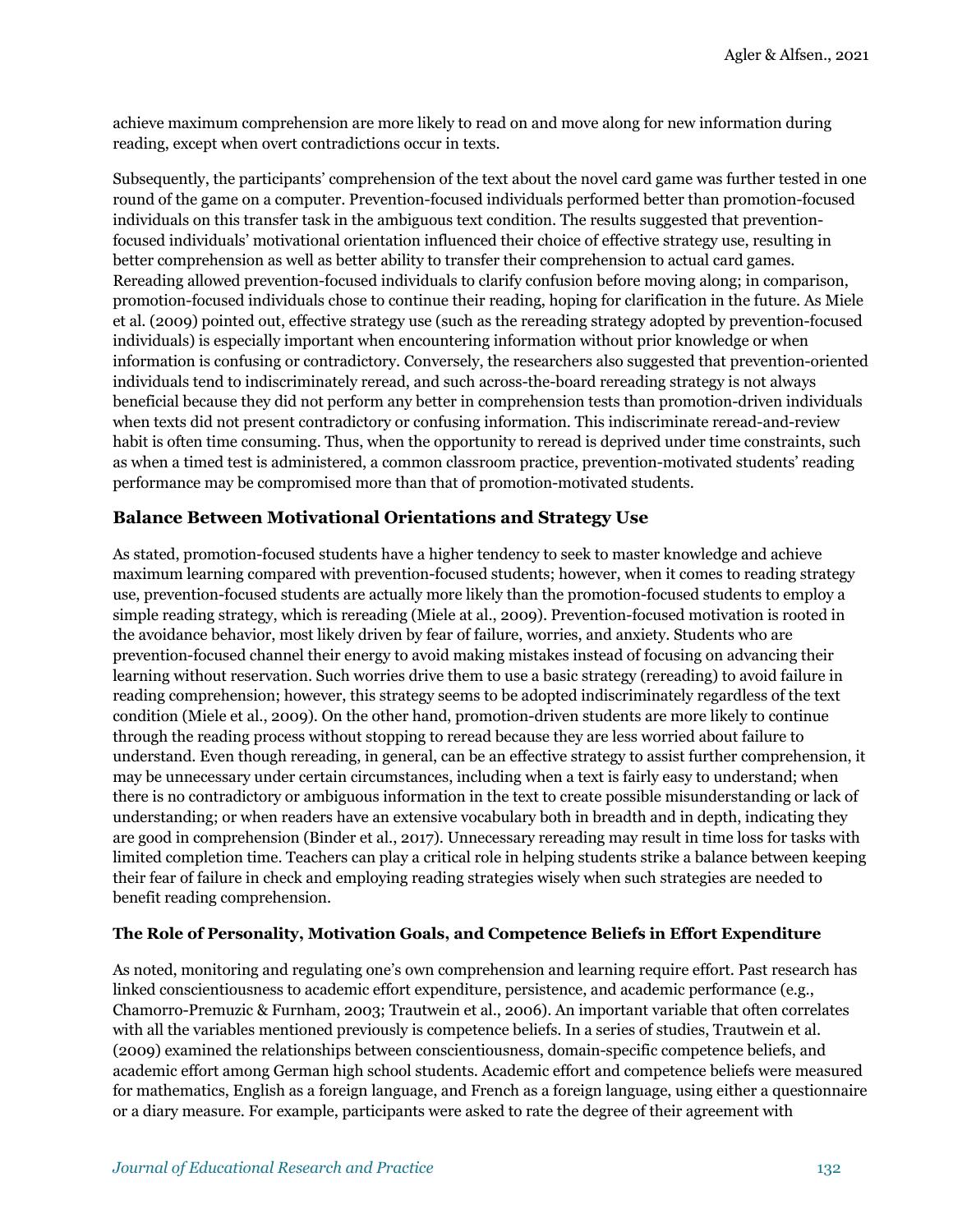statements such as "I really work hard on classwork assignments in mathematics [English]" (p. 1118) to assess their academic effort and with statements such as "If I make an effort, I can do all of my math [English] homework [classwork]" to assess their competence beliefs (p. 1118). Persistence was measured by a 3-item questionnaire (e.g., "Even if my mathematics homework is difficult, I don't give up quickly," p. 1121). A German version of the NEO Five Factor Inventory (NEO-FFI) was used to measure conscientiousness. The results indicated that there was a moderate correlation between conscientiousness and competence beliefs, and that each of the two variables significantly and independently correlated with academic effort. Interestingly, the relations between competence beliefs and academic effort were domain specific. That is, competence beliefs in mathematics did not relate to academic effort in English and vice versa. On the other hand, the predictive power of conscientiousness on academic effort extended across all academic subjects examined in the study. In conclusion, academic effort expenditure is influenced by both the conscientiousness personality trait and domain-specific competence beliefs, both of which predict academic performance, as shown in students' grades (Trautwein et al., 2009).

Vasalampi et al. (2014) studied personality traits and effort exertion among upper secondary school students in Germany. In this study, the researchers also examined the role of autonomous (i.e., intrinsic) goal motivation in students' willingness to exert effort in academic and social life domains. Agreeableness and conscientiousness personality traits were measured using the German version of NEO-FFI. To assess academic and social goals, participants were asked to indicate their six goals for the coming months and years. Those who indicated at least one academic or friendship goal (labeled as academic and social goals) were included in the study. To assess their motivation for pursuing a goal, participants rated their goals in terms of their perceived reasons for action. The motivational reasons to achieve a goal ranged from extrinsic, or the most controlled ("I am pursuing this goal because somebody else wants me to or because the situation demands it," p. 101), to intrinsic, or the most autonomous (the reason to pursue a goal is "because of the enjoyment it gives me," p. 101). The relative autonomous motivation scores were then calculated for each personal goal for each participant. Participants also rated their willingness to invest effort for each of the goals. Both personality traits (conscientiousness and agreeableness) and autonomous (intrinsic) motivation were found to significantly and positively relate to the willingness to exert academic and social effort, but these relationships are domain specific. Conscientious students were very willing to exert effort to achieve their academic goals (18.8% of variance accounted for) but were not inclined to exert effort in the social life domain. Agreeable students, on the other hand, had the tendency to exert effort in both academic and social domains, although significantly more effort was distributed in the social life domain (10.7% of variance accounted for compared to 2.2% for the academic domain). Students who had autonomous (intrinsic) motivation in academic goals showed high willingness to exert effort in both academic life and social life domains, except the willingness to exert effort in the academic life domain was much higher than it was in the social life domain (20.2% of variance accounted for in the former compared to 9.2% of variance accounted for in the latter).

#### **Promote Intrinsic Motivation and Conscientious/Responsible Behaviors**

Research evidence has consistently shown that conscientiousness and intrinsic motivation are two robust factors related to an increased level of academic effort exertion, effort expenditure quality, task persistence, and academic performance across domains (e.g., Sheldon & Elliot, 1998; Trautwein et al., 2006; Trautwein et al., 2009; Turban et al., 2007; Vasalampi et al., 2014). Teachers can increase accountability in the classroom to elevate a sense of responsibility and conscientiousness in students. Setting realistically high academic standards and ensuring the standards are met by all students using individually based student-teacher contracts that take individual ability differences into consideration will promote self-responsibility. For instance, implementing individually based student-teacher contracts can help students internalize a sense of achievement when they fulfill their contract and, consequently, promote their intrinsic motivation to achieve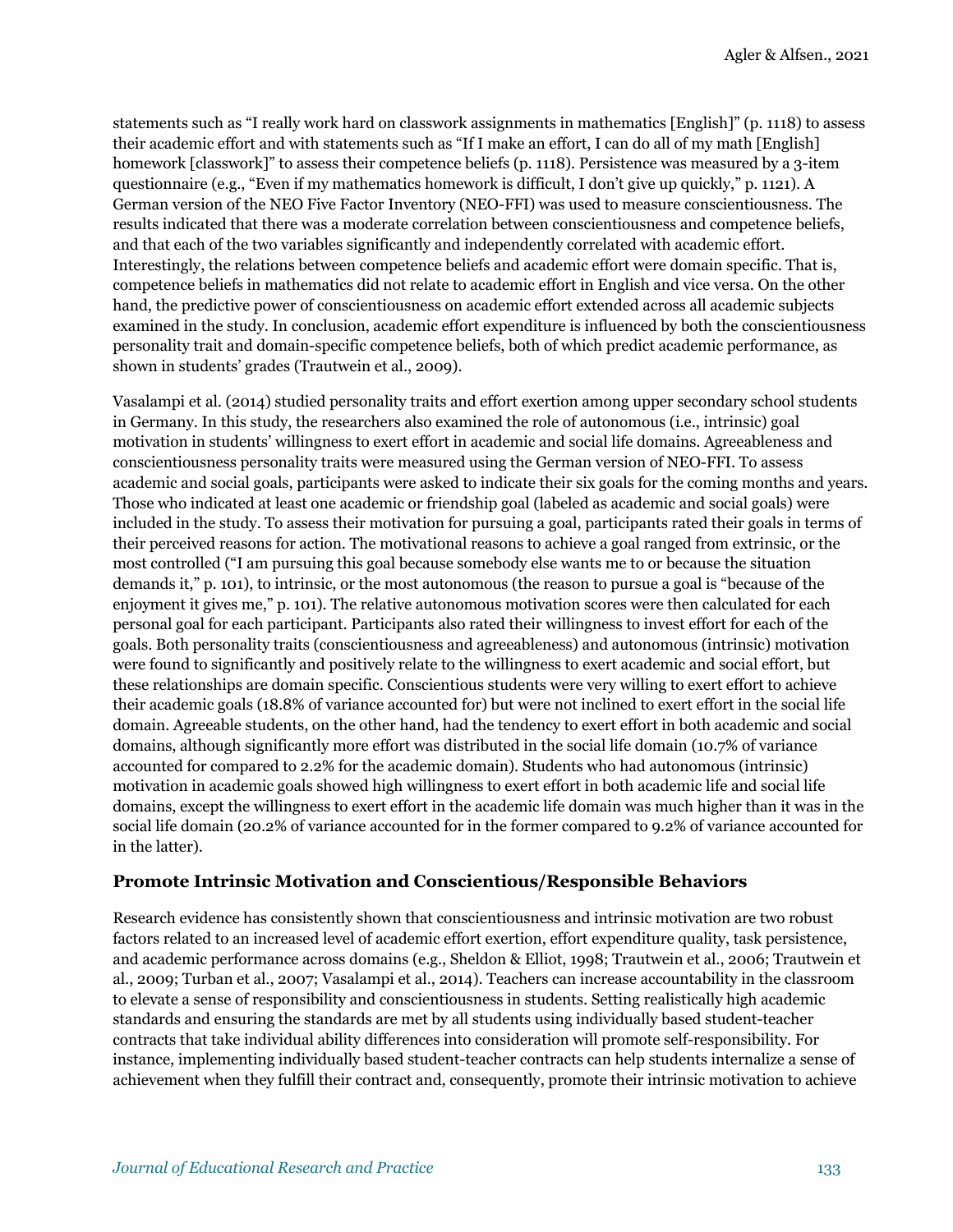in the future. Making classroom materials and activities more relatable to students will also increase their interest in learning and encourage intrinsic motivation.

#### **Encourage Students' Competence Beliefs and Confidence: Be Domain Specific, Not Global**

Students' competence beliefs and confidence levels are found to be domain specific (e.g., Sheldon & Elliot, 1998; Sheldon & Kasser, 1995; Vasalampi et al., 2014). For example, competence beliefs in math do not translate to those in reading within the same individual, or vice versa. By the same token, confidence in social domains does not necessarily correlate to confidence in academic domains. Students' competence beliefs consistently predict the amount of effort they exert and the persistence level of their effort, but this holds true only in the domain in which they feel competent. Thus, attempts made to boost student confidence and selfbeliefs will render more successful outcomes if they target a specific student ability instead of global, allinclusive competence, such as IQ. For example, statements such as "You did well" or "You are so smart" are global and fail to address a specific domain-related ability and thus are less convincing and less likely to help students internalize a sense of confidence. Better comments might be something like "It is very clever that you paused to think about the operational steps for this 2-digit multiplication problem first, and then you thought it aloud and talked it out before you wrote down the solution on paper." An important point to keep in mind is that confidence does not generalize across domains unless students have an opportunity to improve on the domain of their weakness. Therefore, when teachers design activities and tasks targeting a particular academic domain (e.g., math or reading) or an individual subject/topic under a domain (e.g., algebra or geometry), they can help students build up competence self-beliefs in the specific domain or subject over time when they allow students to succeed in it repeatedly. Additionally, a socially self-confident student (for example, an extravert) is not necessarily academically self-confident.

### **Conclusion**

We have presented some consistent research findings on the role of personality variables, self-regulation, motivation, goal settings, effort expenditure, and strategy use in reading and metacomprehension. Overall, research has shown a complex pattern of associations among these variables in reading and metacomprehension. Consistent findings suggest that these variables can jointly or interactively impact a students' self-regulatory behavior, motivational orientations, effort persistence, feelings or self-beliefs, and approaches to cognitive strategy use. Educational implications derived from the empirical evidence for practical teaching applications were highlighted and discussed in depth for educators' use in the classroom setting.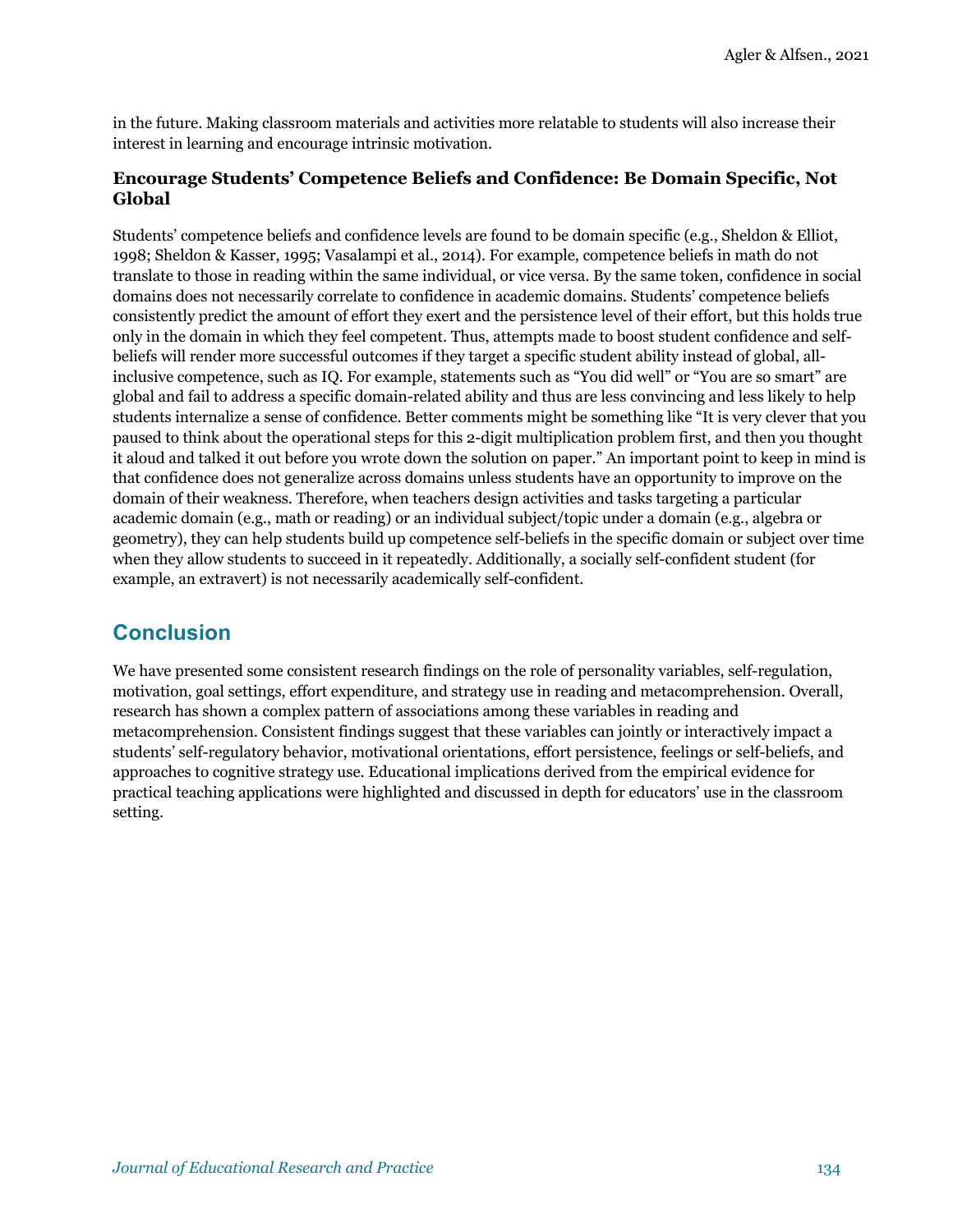#### **References**

- Baker, L. (1989). Metacognition, comprehension monitoring, and the adult reader. *Educational Psychology Review, 1*(1), 3–38. https://doi.org/10.1007/BF01326548
- Baker, L., & Brown, A. L. (1984). Metacognitive skills and reading. In P. D. Pearson, R. Barr, M. L. Kamil, & P. Mathensal (Eds.), *Handbook of Reading Research* (pp. 353–394). Longman.
- Bidjerano, T., & Dai, D. (2007). The relationship between the Big-Five model of personality and self-regulated learning strategies. *Learning & Individual Differences, 17*(1)*,* 69–81. https://doi.org/10.1016/j.lindif.2007.02.001
- Binder, K. S., Cote, N. G., Lee, C., Bassette, E., & Vu, H. (2017). Beyond breadth: The contributions of vocabulary depth to reading comprehension among skilled readers. *Journal of Research in Reading, 40*(3), 333–343. https:/doi.org/10.1111/1467-9817.1206920
- Bogg, T., Voss, M. W., Wood, D., & Roberts, B. W. (2008). A hierarchical investigation of personality and behavior: Examining neo-socioanalytic models of health-related outcomes. *Journal of Research in Personality, 42*, 183–207. https://doi.org/10.1016/j.jrp.2007.05.003
- Chamorro-Premuzic, T., & Furnham, A. (2003). Personality predicts academic performance: Evidence from two longitudinal university samples. *Journal of Research in Personality, 37*(4)*,* 319–338. https://doi.org/10.1016/S0092-6566(02)00578-0
- Commander, N. E., Zhao, Y., Li, H., Zabrucky, K. M., & Agler, L.-M. L. (2014). American and Chinese students' calibration of comprehension and performance. *Current Psychology, 33*(4), 655–671. https://doi.org/10.1007/s12144-014-9235-4.
- Costa, P. T., & McCrae, R. R. (1992). *The NEO PI/NEO-FFI manual.* Psychological Assessment Resources. https://doi.org/10.1037/1040-3590.4.1.5
- Dunlosky, J., & Lipko, A. R. (2007). Metacomprehension: A brief history and how to improve its accuracy. *Current Directions in Psychological Science, 16*(4), 228–232. https://doi.org/10.1111/j.1467- 8721.2007.00509.x
- Elliot, A. J., & McGregor, H. A. (2001). A 2 x 2 achievement goal framework. *Journal of Personality and Social Psychology, 80*(3), 501–519. https://doi.org/10.1037/0022-3514.80.3.501
- Ferla, J., Valcke, M., & Schuyten, G. (2010). Judgments of self-perceived academic competence and their differential impact on students' achievement motivation, learning approach, and academic performance. *European Journal of Psychology of Education, 25*, 519–536. https://doi.org/10.1007/s10212-010-0030-9
- Guthrie, J. T., Wigfield, A., Metsala, J. L., & Cox, K. E. (1999). Motivational and cognitive predictors of text comprehension and reading amount. *Scientific Studies of Reading, 3*(3)*,* 231–256. https://doi.org/10.1207/s1532799xssr0303\_3
- Hong, W., Bernacki, M. L., & Perera, H. N. (2020). A latent profile analysis of undergraduates' achievement motivations and metacognitive behaviors, and their relations to achievement in science. *Journal of Educational Psychology*, *112*(7), 1409–1430. http://dx.doi.org/10.1037/edu0000445
- Hough, L. M., & Ones, D. S. (2001). The structure, measurement, validity, and use of personality variables in industrial, work, and organizational psychology. In N. Anderson, D. S. Ones, H. K. Sinangil, & C.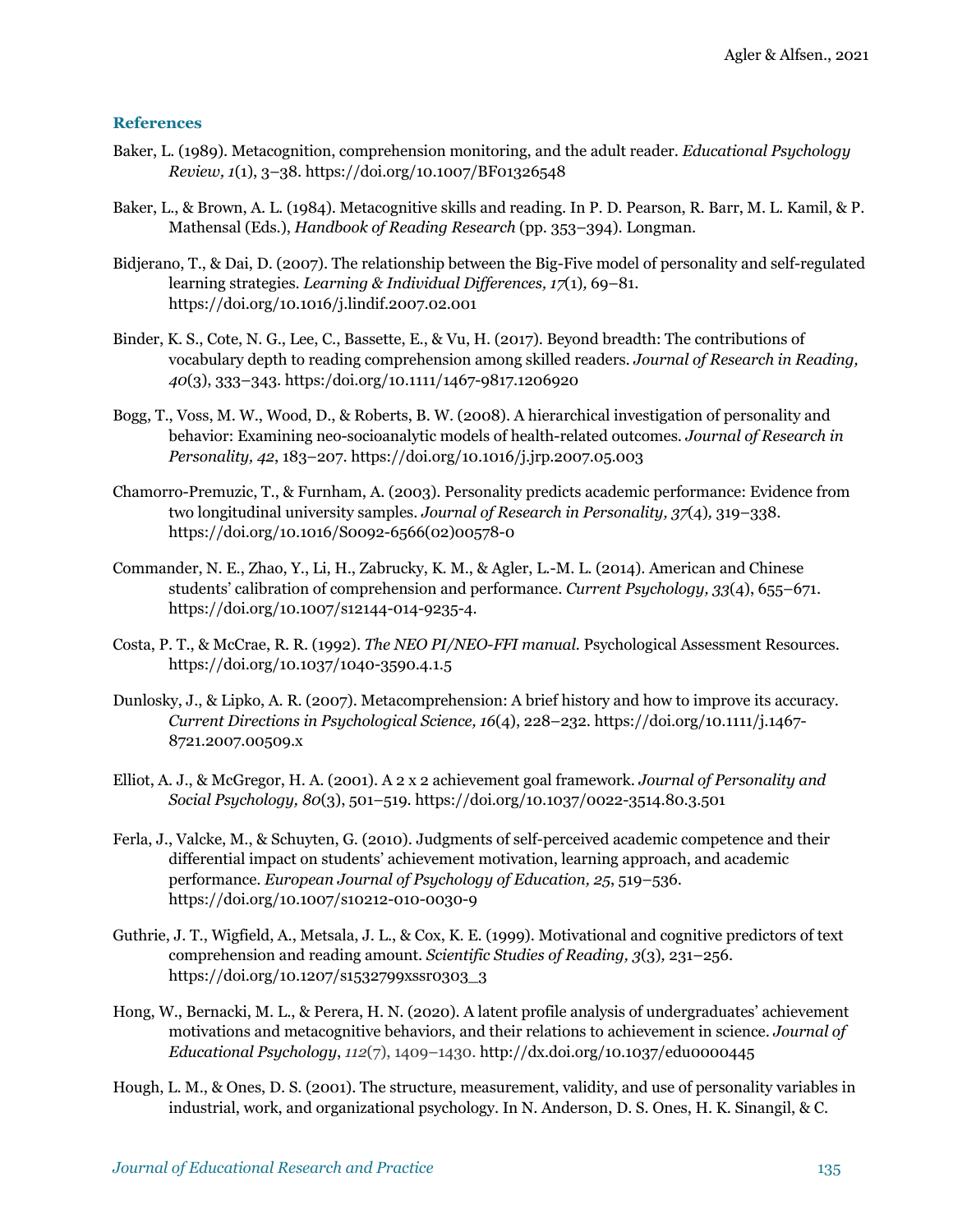Viswesvaran (Eds.), *Handbook of industrial, work and organizational psychology* (Vol. 1, pp. 233– 277). Sage.

- Ikeda, K., Yue, C. L., Murayama, K., & Castel, A. D. (2016). Achievement goals affect metacognitive judgments. *Motivation and Science, 2*(4), 199–219. http://dx.doi.org/10.1037/mot0000047
- John, O. P., & Srivastava, S. (1999). The Big Five trait taxonomy: History, measurement, and theoretical perspectives. In L. A. Pervin & O. P. John (Eds.). *Handbook of personality: Theory and research*  (2nd ed.), pp. 102–138. Guilford.
- Kaufman, J. C., Agars, M. D., & Lopez-Wagner, M. C. (2008). The role of personality and motivation in predicting early college academic success in non-traditional students at a Hispanic-serving institution. *Learning and Individual Differences, 18*, 492–496. https://doi.org/10.1016/j.lindif.2007.11.004
- Kroll, M. D., & Ford, M. L. (1992). The illusion of knowing, error detection, and motivational orientations. *Contemporary Educational Psychology, 17,* 371–378. https://doi.org/10.1016/0361-476X(92)90075-A
- Lin, L.-M., Moore, D., & Zabrucky, K. M. (2001). An assessment of student's calibration of comprehension and calibration of performance using multiple measures. *Reading Psychology*, *22*, 111–128. https://doi.org/10.1080/02702710119125
- Lin, L.-M., & Zabrucky, K. M. (1998). Calibration of comprehension: Research and implications for education and instruction. *Contemporary Educational Psychology, 23,* 345–391. https://doi.org/10.1006/ceps.1998.0972
- Lin-Agler, L. M., Moore, D, & Zabrucky, K. M. (2004). Effects of personality on metacognitive selfassessments. *College Student Journal, 38*(3)*,* 453–461.
- Maki, R. H., Jonas, D., & Kallod, M. (1994). The relationship between comprehension and metacomprehension ability. *Psychonomic Bulletin & Review, 1*(1)*,* 126–129. https://doi.org/10.3758/BF03200769
- McCabe, K. O., Van Yperen, N. W., Elliot, A. J., & Verbraak, M. J. P. M. (2013). Big Five personality profiles of context-specific achievement goals. *Journal of Research in Personality, 47,* 677–707. https://doi.org/10.1016/j.jrp.2013.06.003
- McCrae, R. R., & Costa, P. T., Jr. (1997). Personality trait structure as a human universal. *American Psychologist, 52,* 509–516. http://dx.doi.org/10.1037/0003-066X.52.5.509
- Miele, D. B., Molden, D. C., & Gardner, W. L. (2009). Motivated comprehension regulation: Vigilant versus eager metacognitive control. *Memory and Cognition, 37*(6)*,* 779–795. https://doi.org/10.3758/MC.37.6.779
- Richardson, M., & Abraham, C. (2009). Conscientiousness and achievement motivation predict performance. *European Journal of Personality, 23*, 589–605. https://doi.org/10.1002/per.732
- Roberts, B. W., Chernyshenko, O. S., Stark, S., & Goldberg, L. R. (2005). The structure of conscientiousness: An empirical investigation based on seven major personality questionnaires. *Personnel Psychology, 58,* 103–139. https://doi.org/10.1111/j.1744-6570.2005.00301.x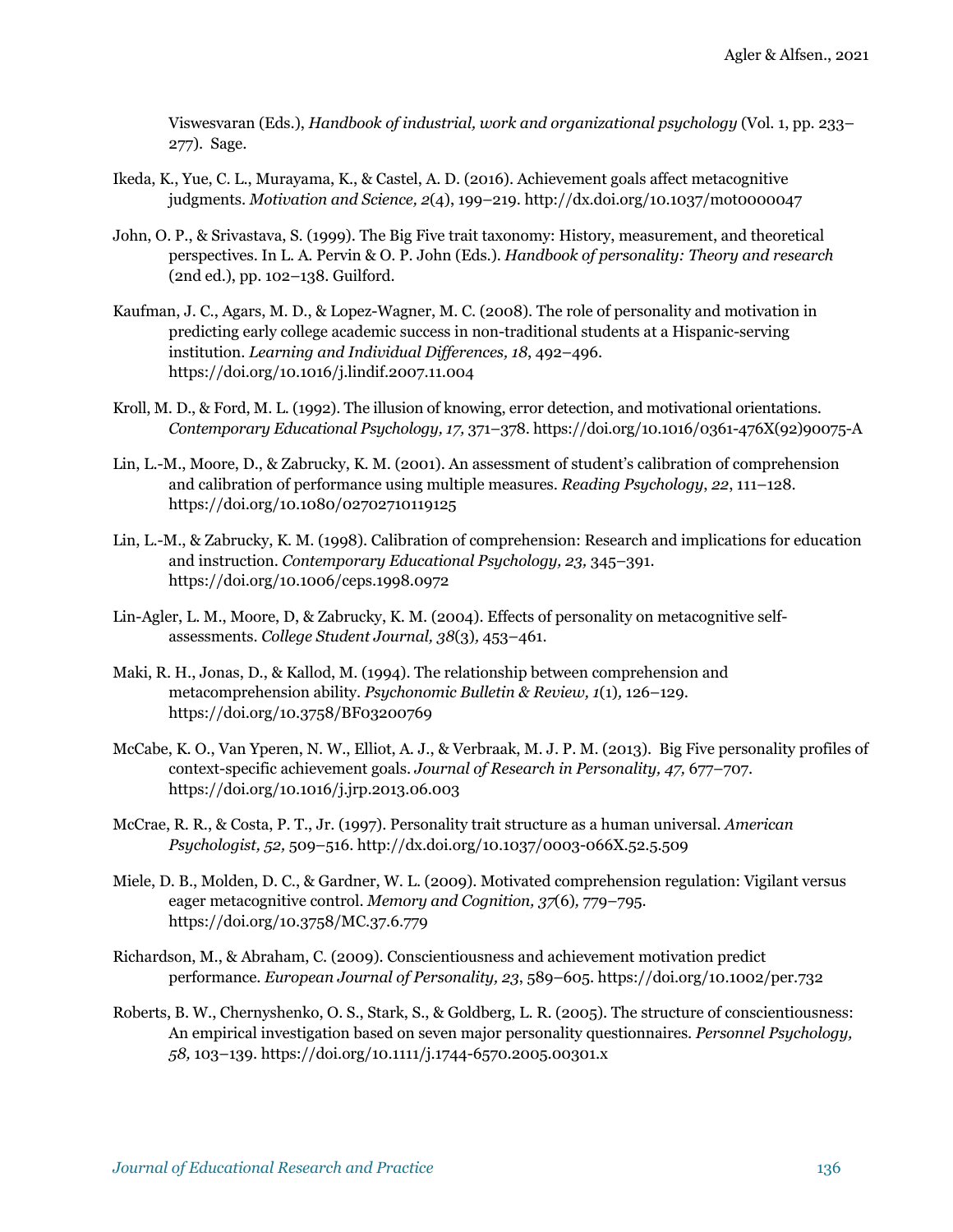- Roberts, B. W., & Wood, D. (2006). Personality development in the context of the neo-socioanalytic model of personality. In D. K. Mroczek, & T. D. Little (Eds.). *Handbook of personality development* (pp. 11– 39). Lawrence Erlbaum Associates Publishers.
- Schaefer, P. S., Williams, C. C., Goodie, A. S., & Campbell, W. K. (2004). Overconfidence and the Big Five. *Journal of Research in Personality, 38*(5)*,* 473–480. https://doi.org/10.1016/j.jrp.2003.09.010
- Sheldon, K. M., & Elliot, A. J. (1998). Not all personal goals are personal: Comparing autonomous and controlled reasons for goals as predictors of effort and attainment. *Personality and Social Psychology Bulletin, 24*, 546–557. https://doi.org/10.1177/0146167298245010
- Sheldon, K. M., & Kasser, T. (1995). Coherence and congruence: Two aspects of personality integration. *Journal of Personality and Social Psychology, 68*, 531–543. http://dx.doi.org/10.1037//0022- 3514.68.3.531
- Shih, S.-S. (2005). Taiwanese sixth graders' achievement goals and their motivation, strategy use, and grades: An examination of the multiple goal perspective. *The Elementary School Journal, 106*(1), 39–58. https://doi.org/10.1086/496906
- Stolp, S., & Zabrucky, K. M. (2009). Contributions of metacognitive and self-regulated learning theories to investigations of calibration of comprehension. *International Electronic Journal of Elementary Education, 2*(1)*,* 7–31. https://iejee.com/index.php/IEJEE/article/view/255
- Swanberg, A. B., & Martinsen, Ø. L. (2010). Personality, approaches to learning and achievement. *Educational Psychology 30*(1), 75–88. https://doi.org/10.1080/01443410903410474
- Thiede, K. W., Anderson, M. C. M., & Therriault, D. (2003). Accuracy of metacognitive monitoring affects learning of texts. *Journal of Educational Psychology, 95,* 66–73. https://doi.org/10.1037/0022- 0663.95.1.66
- Trautwein, U., Lüdtke, O., Kastens, C., & Köller, O. (2006). Effort on homework in grades 5–9: Development, motivational antecedents, and the association with effort on classwork. *Child Development, 77*, 1094– 1111. http://doi.org/10.1111/j.1467-8624.2006.00921.x
- Trautwein, U., Lüdtke, O., Roberts, B. W., Schnyder, I., & Niggli, A. (2009). Different forces, same consequence: Conscientiousness and competence beliefs are independent predictors of academic effort and achievement. *Journal of Personality and Social Psychology, 97,* 1115–1128. https://doi.org/10.1037/a0017048
- Turban, D. B., Tan, H. H., Brown, K. G., & Sheldon, K. M. (2007). Antecedents and outcomes of perceived locus of causality: An application of self-determination theory. *Journal of Applied Social Psychology, 37*, 2376–2404. http://dx.doi.org/10.1111/j.1559-1816.2007.00263.x.
- Vasalampi, K., Parker, P., Tolvanen, A., Lüdtke, O., Salmela-Aro, K., & Trautwein, U. (2014). Integration of personality constructs: The role of traits and motivation in the willingness to exert effort in academic and social life domains. *Journal of Research in Personality 48,* 98–106. https://doi.org/10.1016/j.jrp.2013.11.004
- Vaughn, L. A., Baumann, J., & Klemann, C. (2008). Openness to experience and regulatory focus: Evidence of motivation from fit. *Journal of Research in Personality 42,* 886–894. https://doi.org/10.1016/j.jrp.2007.11.008